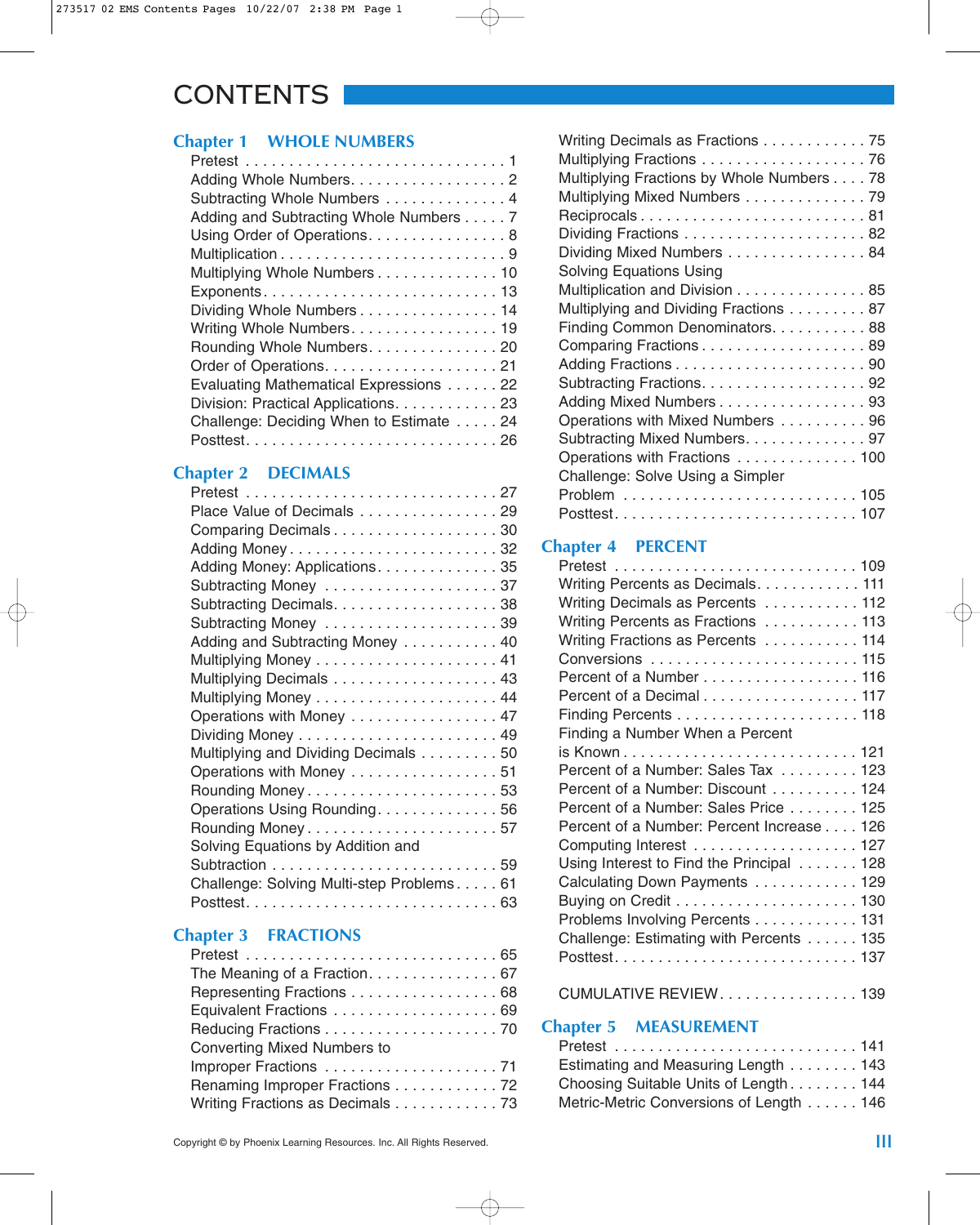| Conversions of Customary Length 147      |
|------------------------------------------|
| Adding Units of Length 148               |
| Subtracting Units of Length 149          |
| Multiplying Units of Length. 150         |
|                                          |
| Problems Using Units of Length. 152      |
| Choosing Suitable Units of Weight. 153   |
| Metric-Metric Conversions of Weight 154  |
| Conversions of Customary Weight. 155     |
| Problems Involving Units of Weight 156   |
| Metric Units of Capacity. 157            |
| Conversions of Customary Capacity 158    |
| Conversion of Time Units. 159            |
| Adding and Subtracting Units of Time 160 |
| Computing Elapsed Time. 161              |
| Finding Fractional Parts. 162            |
| Reading a Thermometer 163                |
| Using Units of Temperature 164           |
|                                          |

### **Chapter 6 GRAPHS AND FORMULAS**

| Calculating Averages 169                   |
|--------------------------------------------|
|                                            |
|                                            |
| Mean, Median, Mode174                      |
| Calculating Averages175                    |
| Reading and Interpreting Bar Graphs. 176   |
|                                            |
| Reading and Interpreting Line Graphs 179   |
| Making Line Graphs 180                     |
| Reading and Interpreting Circle Graphs 181 |
| Reading and Interpreting Tables 183        |
|                                            |
|                                            |
|                                            |
| Solving Proportions 189                    |
|                                            |
|                                            |
|                                            |
|                                            |
| Challenge: Problems Involving              |
|                                            |
|                                            |

### **Chapter 7 GEOMETRY**

| Recognizing Plane Figures 203            |
|------------------------------------------|
| Perimeters of Squares and Rectangles 204 |
| Areas of Squares and Rectangles 205      |
| Area of a Parallelogram. 206             |
|                                          |
| Area of a Right Triangle. 208            |
| Radius and Diameter. 209                 |
| Circumference of a Circle 210            |
|                                          |

| Problems Involving Area 212               |
|-------------------------------------------|
| Volume of a Box-shaped Figure. 213        |
| Volume of a Cylinder214                   |
|                                           |
| Identifying Types of Angles 216           |
| Calculating Angle Measures. 217           |
| Congruence and Similarity. 218            |
|                                           |
| Angles of a Quadrilateral 220             |
| Finding Square Roots 221                  |
| The Pythagorean Rule. 222                 |
| Challenge: Surface Area of a              |
| Box-shaped Figure 223                     |
| Challenge: Surface Area of a Cylinder 224 |
|                                           |
|                                           |

### **Chapter 8 RATIONAL NUMBERS AND EQUATIONS**

| Adding with Arrows 229                  |
|-----------------------------------------|
| Absolute Value and Adding Integers. 230 |
| Adding More Than Two Integers 231       |
| Adding Rational Numbers 232             |
| Adding Integers and Rational Numbers:   |
|                                         |
| Subtracting Integers 234                |
| Subtracting Rational Numbers 235        |
| Adding and Subtracting Rational and     |
| Mixed Numbers: Mixed Applications. 236  |
| Multiplication of Integers 237          |
|                                         |
| Multiplication and Division of          |
|                                         |
| Solving Linear Equations by Adding      |
| and Subtracting Integers 240            |
| Solving Linear Equations by Multiplying |
| and Dividing Integers. 241              |
| Solving Two-step Equations with         |
|                                         |
| <b>Using Equations for Situations</b>   |
| Described in Words 243                  |
| Graphing Inequalities on the            |
|                                         |
| Challenge: Compound Inequalities. 245   |
|                                         |
|                                         |
| CUMULATIVE REVIEW 247                   |
|                                         |
|                                         |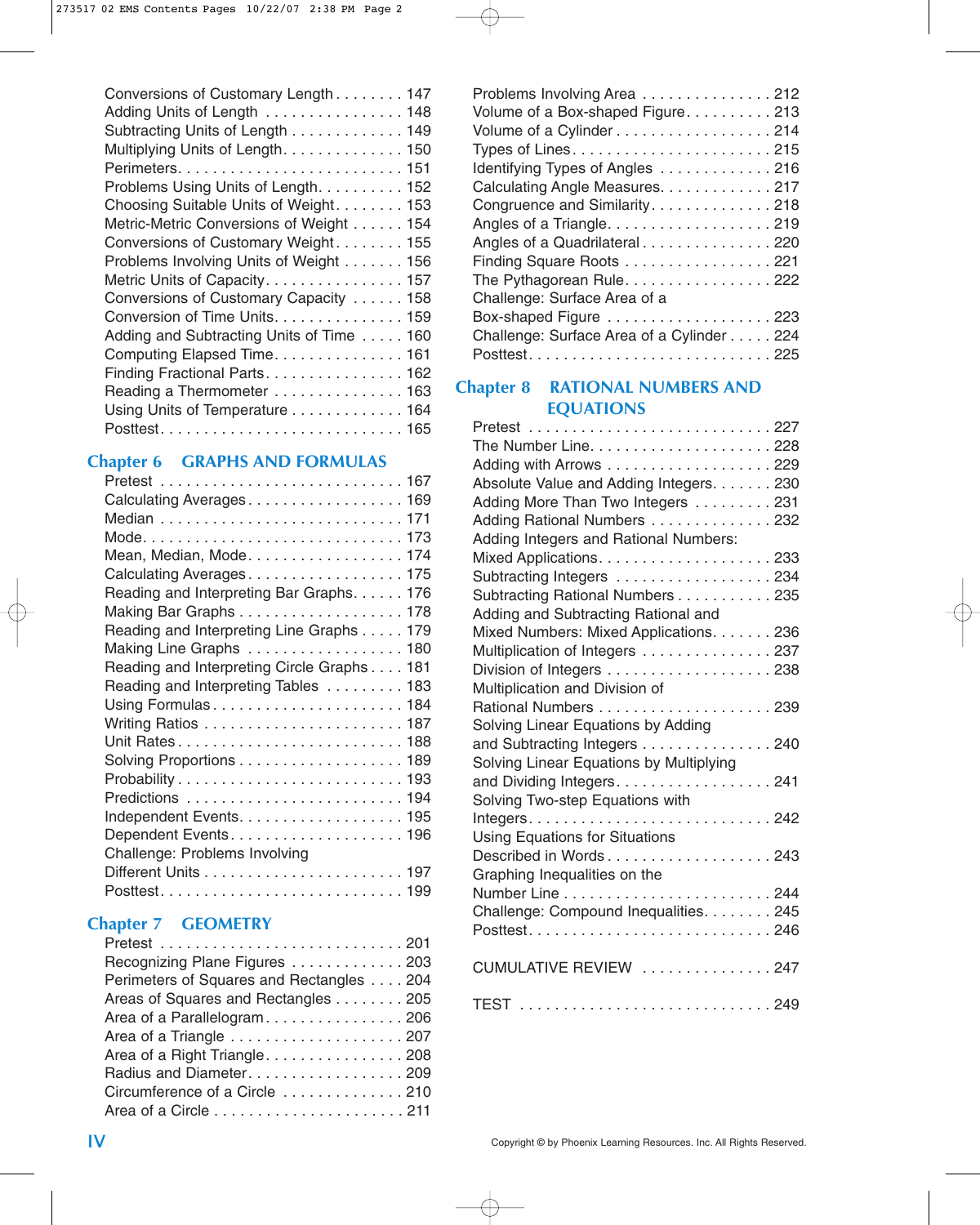CHAPTER 1 WHOLE NUMBERS

## PRETEST

| Add.                           |            |                                |             |                                                  |                                                                                                         |
|--------------------------------|------------|--------------------------------|-------------|--------------------------------------------------|---------------------------------------------------------------------------------------------------------|
| $+51$                          | $+0$       | $\pm$ 7                        | $+33$       | $+349$<br>93<br>$+28$                            | <b>1.</b> 38 <b>2.</b> 71 <b>3.</b> 9 <b>4.</b> 28 <b>5.</b> 185 <b>6.</b> 61 <b>7.</b> 26 + 176 = ____ |
| Subtract.                      |            |                                |             |                                                  |                                                                                                         |
|                                |            | $-10$ $-17$ $-26$ $-185$       |             | $-128$                                           | <b>8.</b> 65 <b>9.</b> 43 <b>10.</b> 80 <b>11.</b> 302 <b>12.</b> 426 <b>13.</b> 93 - (52 - 1) = ____   |
| <b>Multiply.</b>               |            |                                |             |                                                  |                                                                                                         |
| <u>x 4</u>                     | <u>x 3</u> | $\times 7$                     | <u>x 53</u> | <u>x 90</u>                                      | <b>14.</b> 11 <b>15.</b> 24 <b>16.</b> 54 <b>17.</b> 326 <b>18.</b> 627 <b>19.</b> 23 x 45 = ____       |
| Divide.                        |            |                                |             | <b>Simplify.</b>                                 |                                                                                                         |
| <b>20.</b> $2\sqrt{46}$        |            | <b>21.</b> $7)714$             |             |                                                  | <b>24.</b> $3 + 4 \times 5$ <b>25.</b> $6(7-2) + 1$                                                     |
| <b>22.</b> $18\overline{)594}$ |            | <b>23.</b> 23 $\sqrt{617}$     |             | <b>26.</b> Evaluate $2(a + b)$ for $a=2$ , $b=5$ |                                                                                                         |
| Raise to the power shown.      |            |                                |             |                                                  |                                                                                                         |
|                                |            |                                |             |                                                  |                                                                                                         |
| Round to the nearest hundred.  |            |                                |             |                                                  |                                                                                                         |
|                                |            |                                |             |                                                  |                                                                                                         |
| <b>Write the numbers.</b>      |            |                                |             |                                                  |                                                                                                         |
|                                |            | 32. Six thousand twenty ______ |             |                                                  | 33. Twenty thousand two hundred twelve ______                                                           |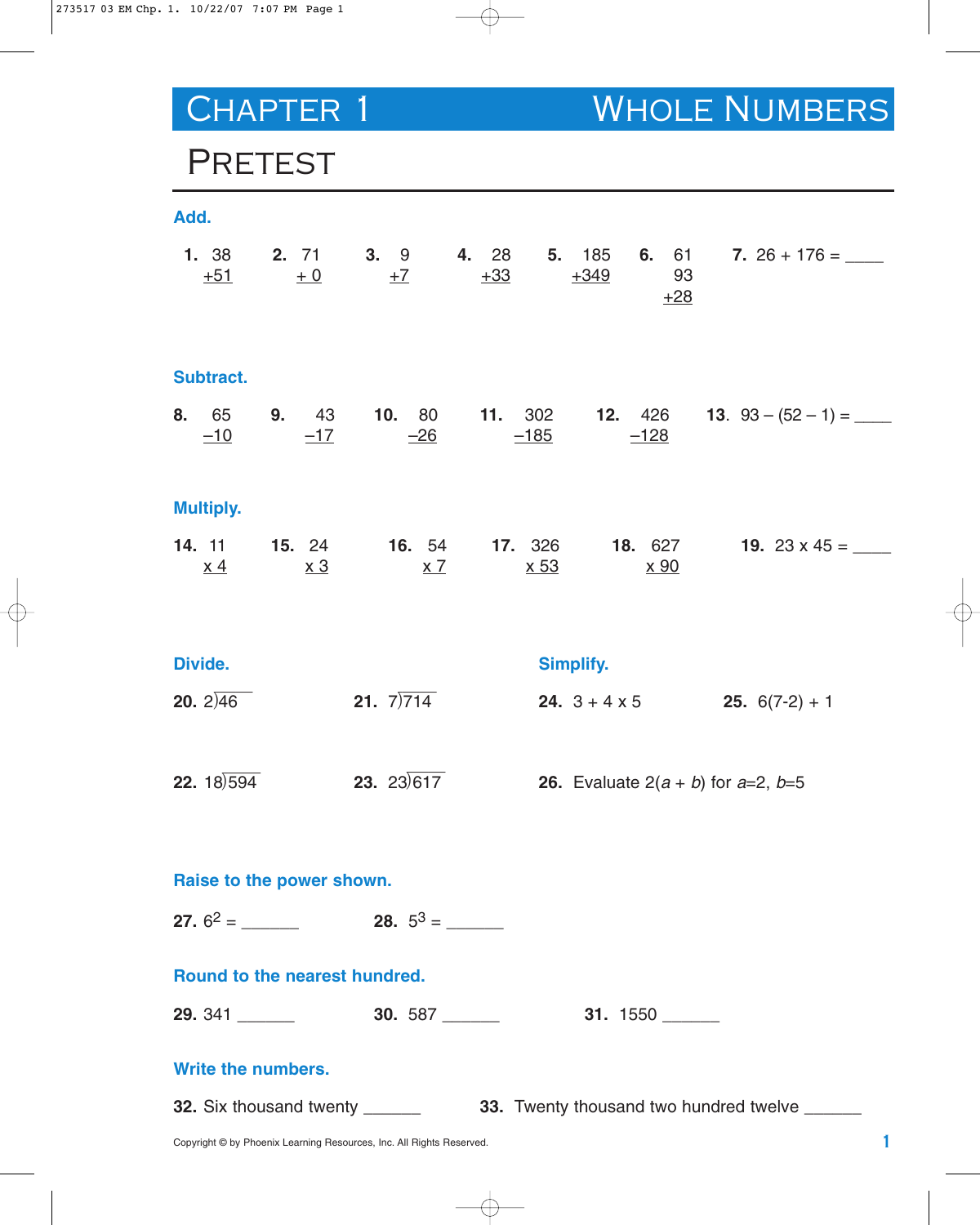# Adding Whole Numbers

|      | EXAMPLES                                                                                                                                                      |                                                                                                                             | 907<br>$+61$<br>968 | 352<br>$+634$<br>986 |     | Add units first; then tens; then hundreds.                                                                                                                                                                                                                            |                                                                                                                                               |                                            |                                                                                     |     |                       |     |    |                  |
|------|---------------------------------------------------------------------------------------------------------------------------------------------------------------|-----------------------------------------------------------------------------------------------------------------------------|---------------------|----------------------|-----|-----------------------------------------------------------------------------------------------------------------------------------------------------------------------------------------------------------------------------------------------------------------------|-----------------------------------------------------------------------------------------------------------------------------------------------|--------------------------------------------|-------------------------------------------------------------------------------------|-----|-----------------------|-----|----|------------------|
| Add. |                                                                                                                                                               |                                                                                                                             |                     |                      |     |                                                                                                                                                                                                                                                                       |                                                                                                                                               |                                            |                                                                                     |     |                       |     |    |                  |
|      | 1. 32<br>$+54$                                                                                                                                                | 2.                                                                                                                          | 28<br>$+70$         |                      | 3.  | 43<br>$+25$                                                                                                                                                                                                                                                           |                                                                                                                                               | 4. 26<br>$+61$                             |                                                                                     | 5.  | 38<br>$+20$           |     | 6. | 61<br>$+14$      |
|      | 7. 432<br>$+523$                                                                                                                                              | 8.                                                                                                                          | 221<br>$+706$       |                      | 9.  | 563<br>$+216$                                                                                                                                                                                                                                                         | 10 <sub>1</sub>                                                                                                                               | 224<br>$+603$                              |                                                                                     | 11. | 815<br>$+133$         | 12. |    | 629<br>$+120$    |
|      | 13. 338<br>$+60$                                                                                                                                              |                                                                                                                             | 14. 8152<br>$+743$  |                      |     | 15. 252<br>$+47$                                                                                                                                                                                                                                                      |                                                                                                                                               | 16. 7123<br>$+405$                         |                                                                                     |     | 17. 1813<br>64<br>$+$ |     |    | 18. 528<br>$+70$ |
| 19.  | 4267<br>$+5112$                                                                                                                                               | 20.                                                                                                                         | 7532<br>$+1436$     |                      | 21. | 2607<br>$+5181$                                                                                                                                                                                                                                                       | 22.                                                                                                                                           | 6930<br>$+1036$                            |                                                                                     | 23. | 4812<br>$+1065$       | 24. |    | 8116<br>$+1753$  |
|      | 25. Last year, the Madison School Library<br>contained 7843 books. This year 152<br>new books were purchased. How many<br>books does the library contain now? |                                                                                                                             |                     |                      |     | 26. The Brightstar Shoe Store had 521 pairs<br>of shoes in the stock room. During an<br>inventory check, 223 were counted on<br>the shelves. 14 more pairs were on<br>display in the window. How many pairs<br>of shoes did the Brightstar Shoe Store<br>have in all? |                                                                                                                                               |                                            |                                                                                     |     |                       |     |    |                  |
|      | 27. Ivan drove 2561 miles in April and 1137<br>in May. How many miles did he drive<br>during the two months?                                                  |                                                                                                                             |                     |                      |     |                                                                                                                                                                                                                                                                       |                                                                                                                                               | 28. The Corner Store had 305 cases of soup |                                                                                     |     |                       |     |    |                  |
|      |                                                                                                                                                               | 29. In 1998 the population of Canaan was<br>7030. Since then the population has<br>increased by 759. What is the population |                     |                      |     |                                                                                                                                                                                                                                                                       |                                                                                                                                               |                                            | on hand when 72 cases were delivered.<br>How many cases does the store now<br>have? |     |                       |     |    |                  |
|      | now?                                                                                                                                                          |                                                                                                                             |                     |                      |     |                                                                                                                                                                                                                                                                       | <b>30.</b> The Card Store sold 4231 baseball cards<br>last month and 2037 this month. How<br>many cards were sold in both months<br>combined? |                                            |                                                                                     |     |                       |     |    |                  |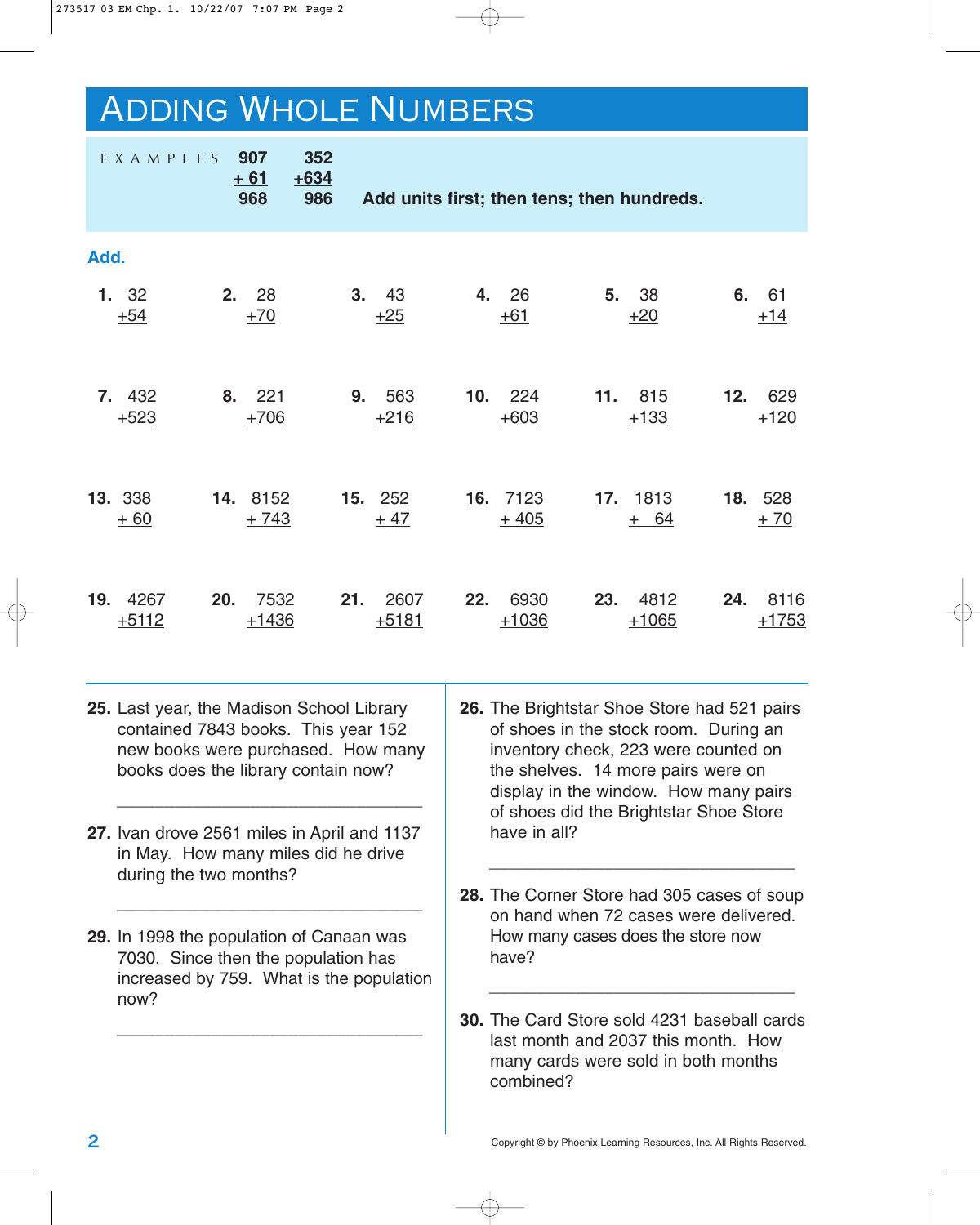# Adding Whole Numbers

|      | EXAMPLES                                                                                                                                                               |     | 397<br>$+625$<br>1022 | you have to carry. |             |                     |                                                                                                                                                                     |                        |     | Whenever the sum of a column is a two-digit number,                                                                         |     |                               |
|------|------------------------------------------------------------------------------------------------------------------------------------------------------------------------|-----|-----------------------|--------------------|-------------|---------------------|---------------------------------------------------------------------------------------------------------------------------------------------------------------------|------------------------|-----|-----------------------------------------------------------------------------------------------------------------------------|-----|-------------------------------|
| Add. |                                                                                                                                                                        |     |                       |                    |             |                     |                                                                                                                                                                     |                        |     |                                                                                                                             |     |                               |
|      | 1. 75<br>$+98$                                                                                                                                                         | 2.  | 34<br>$+29$           |                    | 3.<br>$+13$ | 68                  |                                                                                                                                                                     | 4. 77<br>$+47$         |     | 5. 846<br>$+93$                                                                                                             | 6.  | 68<br>$+896$                  |
|      | 7. 864<br>$+219$                                                                                                                                                       |     | 8. 718<br>$+198$      |                    | 9.          | 957<br>$+483$       |                                                                                                                                                                     | 10. 6596<br>$+481$     |     | 11. 9309<br>$+792$                                                                                                          | 12. | 28<br>$+1988$                 |
| 13.  | 6475<br>$+9825$                                                                                                                                                        | 14. | 4728<br>$+7188$       | 15.                |             | 7405<br>$+6913$     |                                                                                                                                                                     | 16. 98,163<br>$+4,192$ | 17. | 5,591<br>$+26,259$                                                                                                          |     | 18. 89,842<br>$+6,457$        |
| 19.  | 38<br>49<br>$+75$                                                                                                                                                      | 20. | 76<br>19<br>$+67$     | 21.                |             | 196<br>87<br>$+123$ | 22.                                                                                                                                                                 | 309<br>80<br>$+911$    | 23. | 3864<br>619<br>$+4719$                                                                                                      | 24. | 5607<br>9216<br><u> + 422</u> |
|      | 25. The Farmer's market sold 875 pounds of<br>potatoes on Monday, 723 on Tuesday,<br>and 567 on Wednesday. How many<br>pounds were sold on the three days<br>together? |     |                       |                    |             |                     |                                                                                                                                                                     | together?              |     | 26. The Red Barons hit 187 home runs last<br>year and 209 home runs this year. How<br>many home runs were hit in both years |     |                               |
|      | 27. Simsbury is 569 miles east of Gainsville.<br>Fairview is 277 miles east of Simsbury.<br>How far is it from Gainsville to Simsbury?                                 |     |                       |                    |             |                     | 28. The populations of three cities are:<br>Simsbury has 24,308; Fairview has<br>19,436; Gainsville has 6,289. What is<br>the total population of the three cities? |                        |     |                                                                                                                             |     |                               |
|      | 29. The Simsbury Public Library has 40,728<br>books. Fairview has 35,206; Gainsville<br>has 40,619. Which town's library has the<br>most books?                        |     |                       |                    |             |                     |                                                                                                                                                                     |                        |     | <b>30.</b> What is the total number of books in the<br>libraries of the three towns?                                        |     |                               |
|      |                                                                                                                                                                        |     |                       |                    |             |                     |                                                                                                                                                                     |                        |     |                                                                                                                             |     |                               |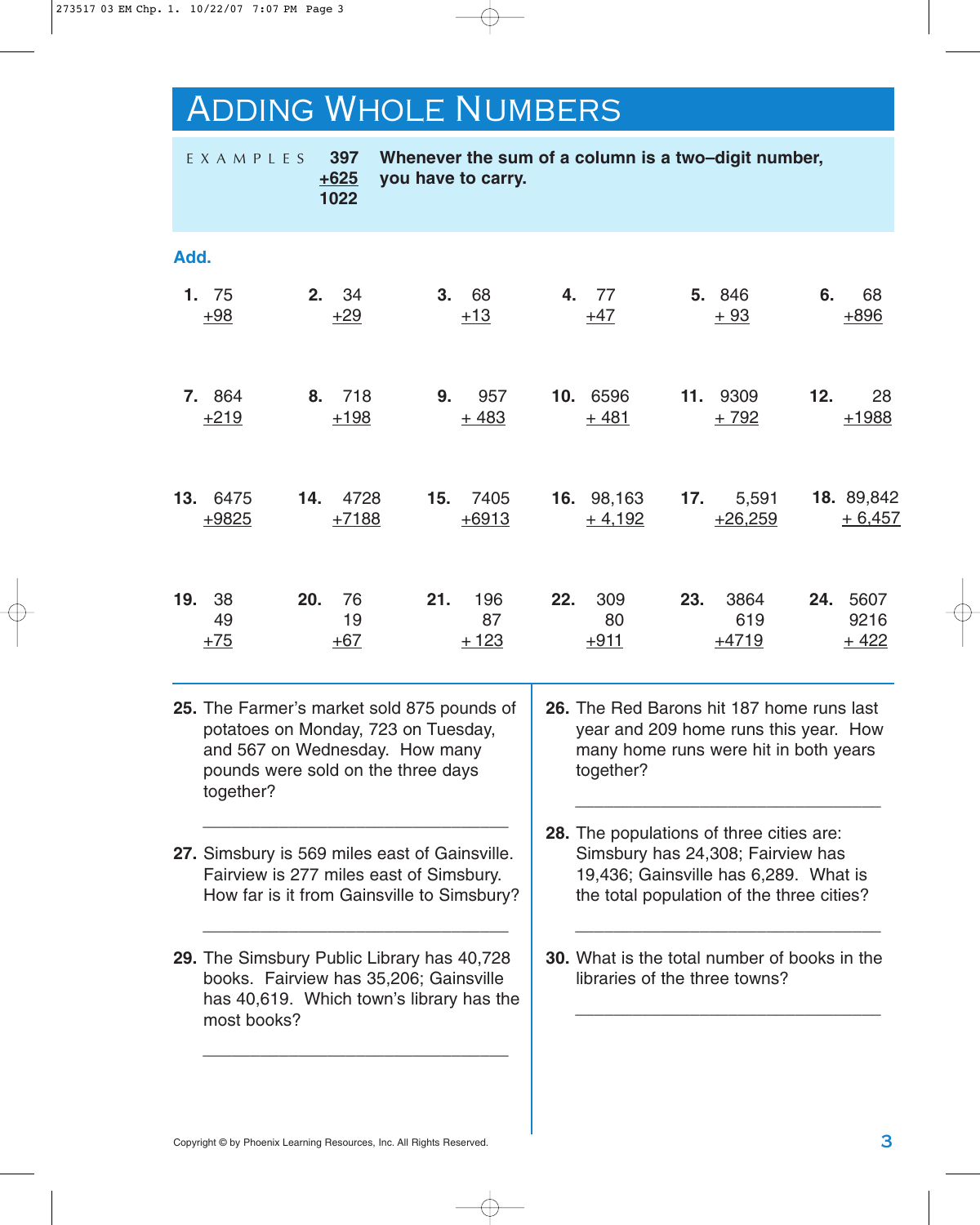## SUBTRACTING WHOLE NUMBERS

| EXAMPLES 6579                                                                                                                                                 | 9876<br>$-372$ $-5314$<br>6207 4562 |                           | Subtract starting with the units column.                                                                                                                         |                            |                           |
|---------------------------------------------------------------------------------------------------------------------------------------------------------------|-------------------------------------|---------------------------|------------------------------------------------------------------------------------------------------------------------------------------------------------------|----------------------------|---------------------------|
| <b>Subtract.</b>                                                                                                                                              |                                     |                           |                                                                                                                                                                  |                            |                           |
| 1. 39<br>$-7$                                                                                                                                                 | 2. 28<br>$-5$                       | 3.26<br>$-4$              | 4. 57<br>$-4$                                                                                                                                                    | 5. 48<br>$-32$             | 6. 69<br>$-15$            |
| <b>7.</b> 561<br>$-30$                                                                                                                                        | 8. 197<br>$-71$                     | 9. 385<br>$-43$           | 10. 761<br>$-31$                                                                                                                                                 | <b>11.</b> 879<br>$-533$   | 12. 438<br>$-313$         |
| <b>13.</b> 7645<br>$-224$                                                                                                                                     | <b>14.</b> 4857<br>$-204$           | <b>15.</b> 8793<br>$-670$ | <b>16.</b> 9740<br>$-6320$                                                                                                                                       | <b>17.</b> 1986<br>$-1471$ | 18. 7885<br>$-4804$       |
| 19. 89,654 20. 81,457 21. 39,628 22. 65,948 23. 84,196<br>$-23,142$                                                                                           | $-60,317$                           | $-22,312$                 | $-41,726$                                                                                                                                                        | $-73,042$                  | 24. 47,478<br>$-25,158$   |
| <b>25.</b> 917,684<br>$-13,602$                                                                                                                               | $-40,351$                           | $-431,805$                | 26. 752,873 27. 959,928 28. 716,885 29. 991,283<br>$-603,271$                                                                                                    | <u>–371,062</u>            | 30. 417,983<br>$-311,780$ |
| 31. Mary Lou's car weighs 2997 lbs. Jason's<br>car weighs 1752 lbs. How much more<br>does Mary Lou's car weigh than Jason's?                                  |                                     |                           | 32. The Moving Company van traveled 587<br>miles on Monday and 444 on Tuesday.<br>How much farther did it travel on Monday?                                      |                            |                           |
| 33. The Earthman Excavation Co. dug out<br>5628 tons of dirt on Tuesday and 3210<br>tons on Wednesday. How much more<br>earth did the company dig on Tuesday? |                                     |                           | 34. Jason wrote a novel with 48,765 words<br>and two years later a novel with 38,705<br>words. How many more words were in<br>the first novel than the second?   |                            |                           |
| 35. The tallest building in Bigtown is 987 ft<br>high. The tallest building in Smalltown is<br>426 ft. How much taller is the tallest<br>building in Bigtown? |                                     |                           | 36. The Newton High basketball team scored<br>1528 points last season and 1739 this<br>season. How many more points were<br>scored last season than this season? |                            |                           |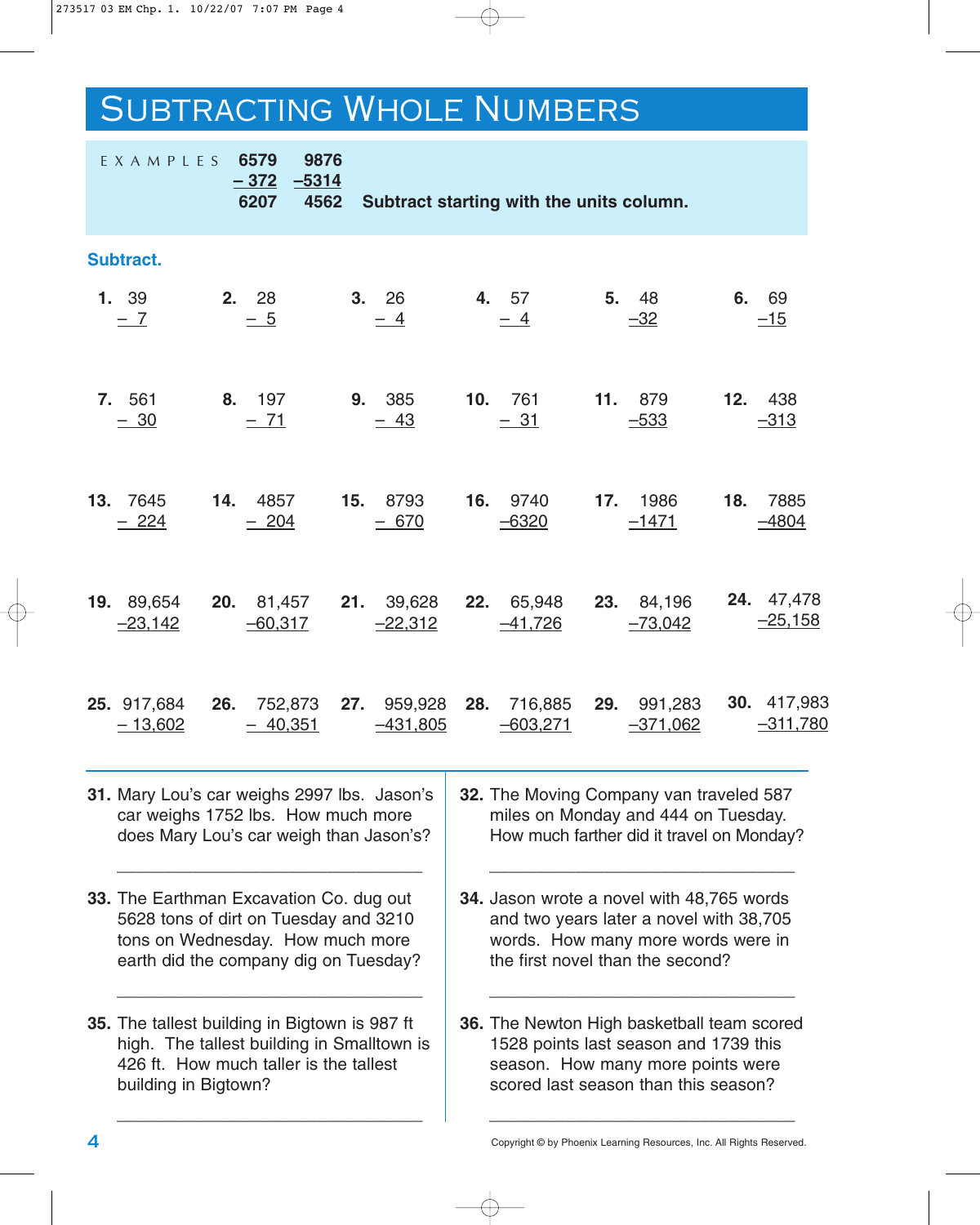## Subtracting Whole Numbers

| EXAMPLES               | 6 13<br>$\overline{73}$<br>15                                                                                                                                          |                                                 | $-58$ $\leftarrow$ Since 8 is larger than 3, you have to borrow.                                                                                     |                                                                                                                                                                     |                        |  |  |
|------------------------|------------------------------------------------------------------------------------------------------------------------------------------------------------------------|-------------------------------------------------|------------------------------------------------------------------------------------------------------------------------------------------------------|---------------------------------------------------------------------------------------------------------------------------------------------------------------------|------------------------|--|--|
| Subtract.              |                                                                                                                                                                        |                                                 |                                                                                                                                                      |                                                                                                                                                                     |                        |  |  |
| 1. 85<br>$-48$         | 2. 93<br>$-25$                                                                                                                                                         | 3. 72<br>$-37$                                  | 4. 47<br>$-39$                                                                                                                                       | 5. 66<br>$-37$                                                                                                                                                      | 6. 264<br>$-38$        |  |  |
| 7. 636<br>$-72$        | 8. 128<br>$-73$                                                                                                                                                        | 9. 237<br>$-72$                                 | <b>10.</b> 342<br>$-37$                                                                                                                              | 11. 129<br>$-47$                                                                                                                                                    | 12. 275<br>$-38$       |  |  |
| 13. 631<br>$-294$      | 14. 416<br>$-189$                                                                                                                                                      | 15. 744<br>$-376$                               | 16. 823<br>$-346$                                                                                                                                    | 17. 3121<br>$-647$                                                                                                                                                  | 18. 1157<br>$-289$     |  |  |
| 19. 3625<br>$-646$     | 20.<br>4251<br>$-883$                                                                                                                                                  | <b>21.</b> 5254<br>$-2798$                      | <b>22.</b> 4346<br>$-3548$                                                                                                                           | 23.<br>6526<br>$-5759$                                                                                                                                              | 24.<br>8535<br>$-3978$ |  |  |
| 25. 25,331<br>$-8,273$ | $-7,837$                                                                                                                                                               | <b>26.</b> 24,522 <b>27.</b> 25,433<br>$-6,847$ | <b>28.</b> 22,415<br>$-13,827$                                                                                                                       | <b>29.</b> 16,532<br>$-6,568$                                                                                                                                       | 30. 63,283<br>$-5,619$ |  |  |
|                        | 31. The Sears Tower in Chicago is 1454 ft<br>tall. The World Trade Center tower in<br>New York is 1368 ft tall. How much taller<br>is the Sears Tower?                 |                                                 | 32. Alaska has an area of 656,424 sq mi.<br>Texas has an area of 266,807 sq mi.<br>How much greater is the area of Alaska<br>than the area of Texas? |                                                                                                                                                                     |                        |  |  |
| Whitney?               | 33. The highest mountain in Alaska is<br>20,320 ft high. Mt. Whitney in California<br>is 14,494 ft high. How much higher is<br>the highest mountain in Alaska than Mt. |                                                 |                                                                                                                                                      | 34. In 1850 the population of New York City<br>was 696,115. In 1990 the population<br>was 7,322,564. By how much did the<br>population increase in those 140 years? |                        |  |  |

**36.** Mt. Everest is 29,018 ft high. Mt. Godwin Austen, the second highest mountain in the world, is 28,250 ft high. How much higher is Mt. Everest?

\_\_\_\_\_\_\_\_\_\_\_\_\_\_\_\_\_\_\_\_\_\_\_\_\_\_\_\_\_\_\_\_

Copyright © by Phoenix Learning Resources, Inc. All Rights Reserved. **5**

\_\_\_\_\_\_\_\_\_\_\_\_\_\_\_\_\_\_\_\_\_\_\_\_\_\_\_\_\_\_\_\_

3,787,319 sq mi. Which country is larger? \_\_\_\_\_\_\_\_\_\_\_\_\_\_\_\_\_\_\_\_\_\_\_\_\_\_\_\_\_\_\_\_

**35.** Australia has an area of 2,966,200 sq mi. The United States has an area of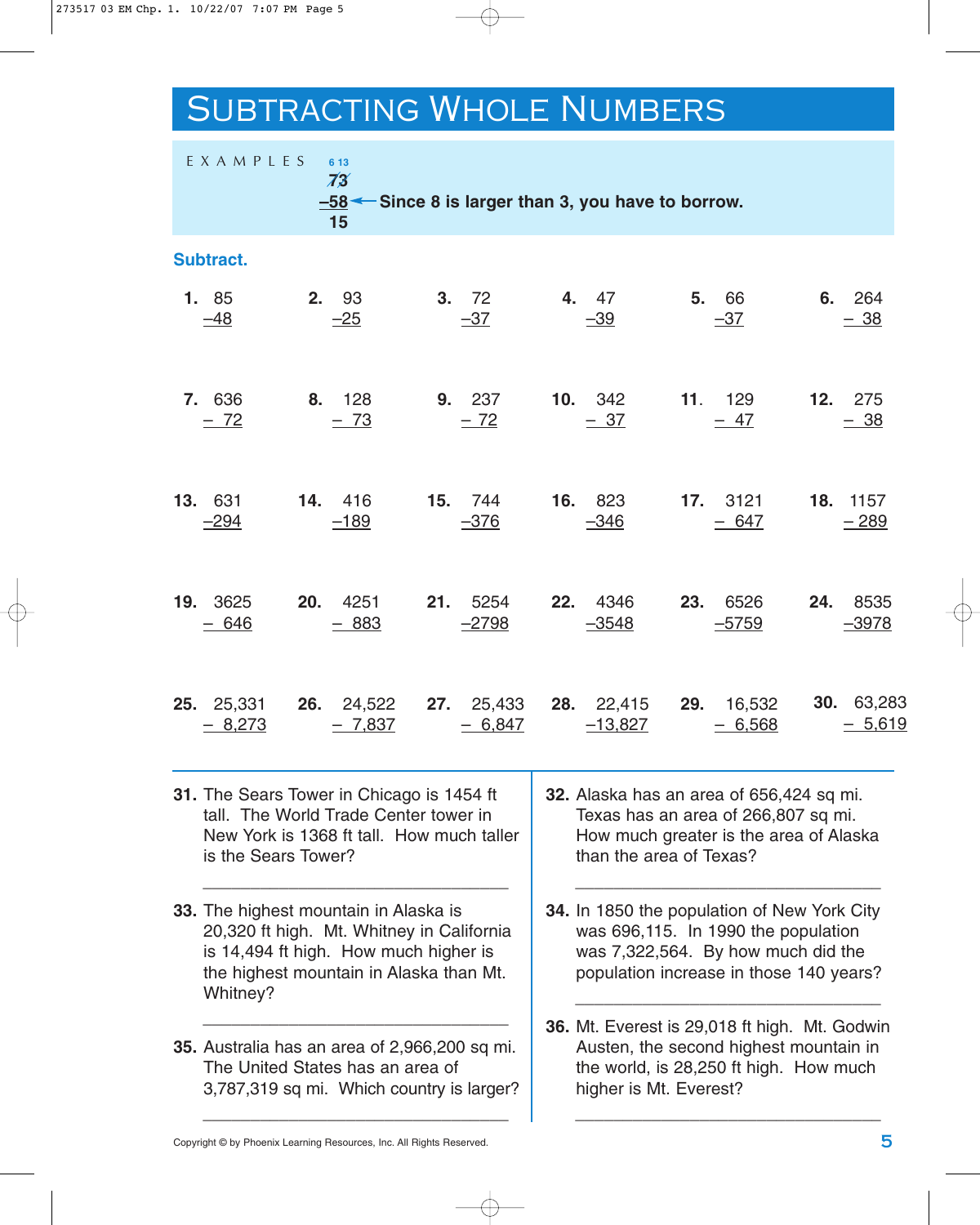# SUBTRACTING WHOLE NUMBERS

| $R E M E M B E R:$                     | Place the larger number on top before subtracting.                                                                                                                                                 |                            |                                                                                                                                                                                                        |
|----------------------------------------|----------------------------------------------------------------------------------------------------------------------------------------------------------------------------------------------------|----------------------------|--------------------------------------------------------------------------------------------------------------------------------------------------------------------------------------------------------|
| E X A M P L E S                        | Subtract 18 from 26.                                                                                                                                                                               | 1 16<br>26'<br>$=$ 18<br>8 |                                                                                                                                                                                                        |
| <b>Subtract.</b>                       |                                                                                                                                                                                                    |                            |                                                                                                                                                                                                        |
|                                        | <b>1.</b> From 200 subtract 152. _____________                                                                                                                                                     |                            | 2. From 237 subtract 74. _____________                                                                                                                                                                 |
|                                        | 3. From 9153 take 2847.                                                                                                                                                                            |                            | 4. From 37,450 take 15,958.                                                                                                                                                                            |
|                                        |                                                                                                                                                                                                    |                            | 6. From 2000 take 405.                                                                                                                                                                                 |
|                                        | <b>7.</b> Subtract 2,059 from 37,235.                                                                                                                                                              |                            |                                                                                                                                                                                                        |
|                                        | <b>9.</b> From 9514 take 7352.                                                                                                                                                                     |                            | <b>10.</b> Subtract 306 from 1583.                                                                                                                                                                     |
|                                        | 11. Take 369 from 492. _________________                                                                                                                                                           |                            | 12. Decrease 650 by 189.                                                                                                                                                                               |
|                                        | 13. Take 600 from 1647.                                                                                                                                                                            |                            | 14. Decrease 8654 by 8195.                                                                                                                                                                             |
| <b>15.</b> Find the difference between | 69,224 and 41,400.                                                                                                                                                                                 |                            | <b>16.</b> Find the difference between<br>811,257 and 39,001.                                                                                                                                          |
| other number is either                 | 17. The difference between two numbers is<br>55. One of the numbers is 203. The<br>or                                                                                                              |                            | 18. Two numbers together total 13,509. One<br>of the numbers is 6,987. Find the other<br>number.                                                                                                       |
|                                        | 19. Find a number that is 67 less than 290.                                                                                                                                                        |                            | 20. Find a number that is 178 more than<br>593.                                                                                                                                                        |
|                                        | 21. In 1960, John F. Kennedy won the<br>presidential election over Richard M.<br>Nixon. Kennedy had 34,226,731 votes.<br>Nixon had 34,108,157. How many more<br>votes did Kennedy have than Nixon? |                            | 22. In 1992, Bill Clinton had 44,908,254<br>votes; George Bush had 39,102,343; and<br>Ross Perot had 19,741,065 votes. Taken<br>together, how many more votes did Bush<br>and Perot have than Clinton? |